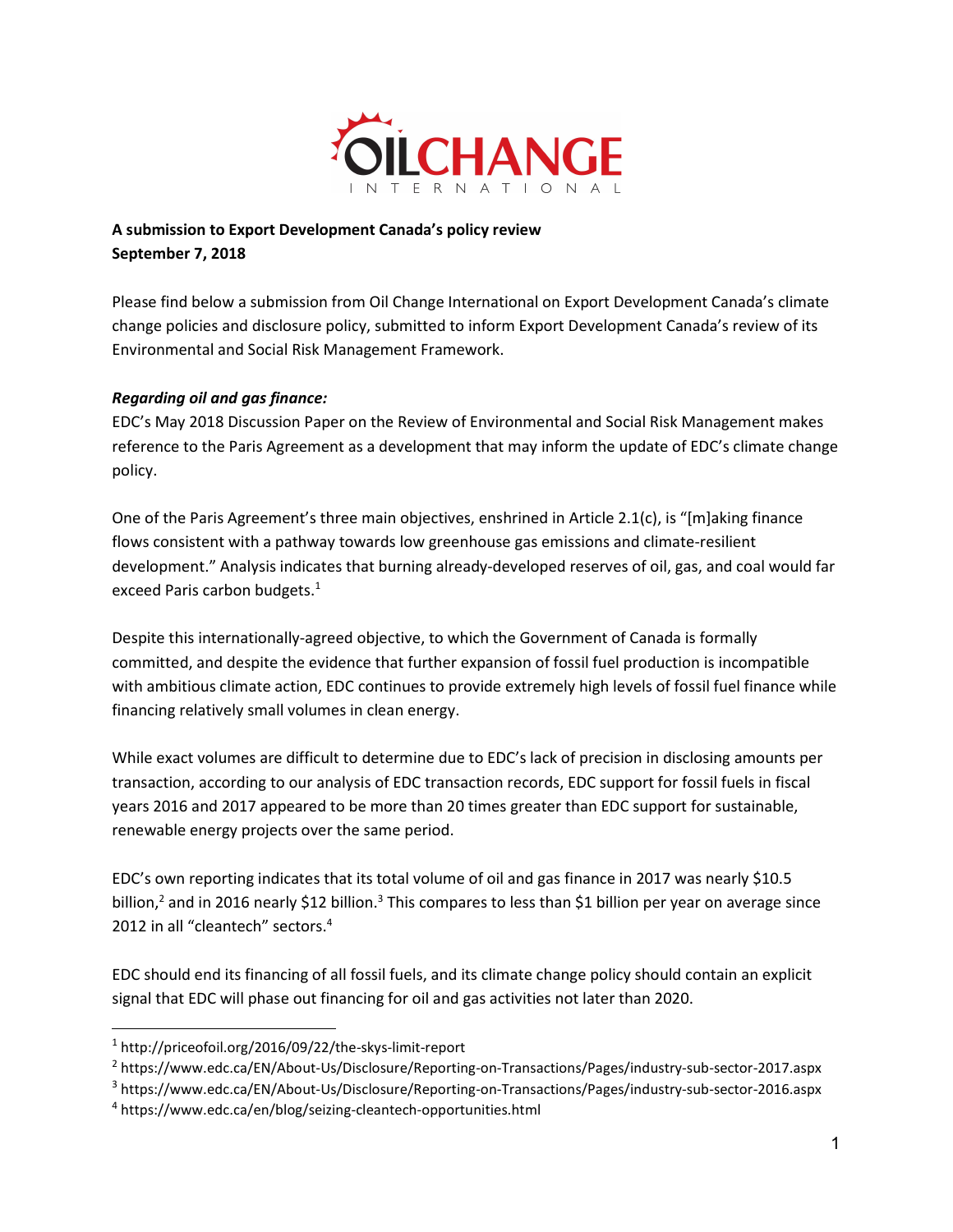The May 2018 Discussion Paper on the Review of Environmental and Social Risk Management Policies published by EDC indicates that revisions to policy could communicate how EDC "[u]tilizes the International Finance Corporation (IFC) Performance Standards to inform our approach to managing environmental and social risks and impacts." Indeed, IFC precedent and World Bank Group precedent more broadly is important for EDC to consider in revising its climate change policy: in late 2017, at the One Planet Summit, the World Bank Group -- including the IFC -- committed to end financing for oil and gas extraction after 2019, in support of the Paris Agreement's goals.<sup>5</sup>

Other major financial institutions have also made commitments to move away from oil and gas finance. For example, in 2017, BNP Paribas Group announced it will no longer do business with companies whose principal business activity is the exploration, production, distribution, marketing or trading of oil and gas from shale and/or oil from tar sands, and will also stop providing project finance for certain kinds of oil and gas activity.<sup>6</sup>

EDC should build on these important precedents, and immediately adopt a policy of no longer financing oil and gas extraction, while committing to phase out financing for all fossil fuel activity by 2020 (except for very rare circumstances where no other option is available to support energy access for the poor, given that FinDev Canada, which has a development mandate, is a subsidiary of EDC).

### Regarding coal finance:

EDC's 2017 coal policy should be made more stringent regarding financing of infrastructure associated with thermal coal and entities where thermal coal makes up a significant portion of their business. In recent months, a number of major financial institutions have taken steps to move away from coal finance. Most recently, this includes Lloyds Banking Group, which on August 2 stated: "Lloyds Banking Group will not fund new coal-fired power stations or thermal coal mines."<sup>7</sup>

In late 2017, ING indicated that it intended to have "close to zero" exposure to utility clients involved in coal power by 2025, and that it would phase out lending to any utility with more than 5 percent of its power coming from coal, and that they would "support new clients in the utilities sector only when their reliance on coal is 10% or less and they have a strategy to reduce their coal percentage to close to zero by 2025."<sup>8</sup>

<sup>&</sup>lt;sup>5</sup> http://www.worldbank.org/en/news/press-release/2017/12/12/world-bank-group-announcements-at-oneplanet-summit

<sup>6</sup> http://www.bnpparibas.com.cn/en/2017/10/11/bnp-paribas-takes-further-measures-to-accelerate-its-supportof-the-energy-transition/

<sup>&</sup>lt;sup>7</sup> https://www.lloydsbankinggroup.com/Media/Press-Releases/2018-press-releases/lloyds-banking-group/lloydsbanking-group-strengthens-support-for-low-carbon-economy-with-new-policy-on-coal/

<sup>8</sup> https://www.ing.com/Newsroom/All-news/ING-further-sharpens-coal-policy-to-support-transition-to-lowcarbon-economy.htm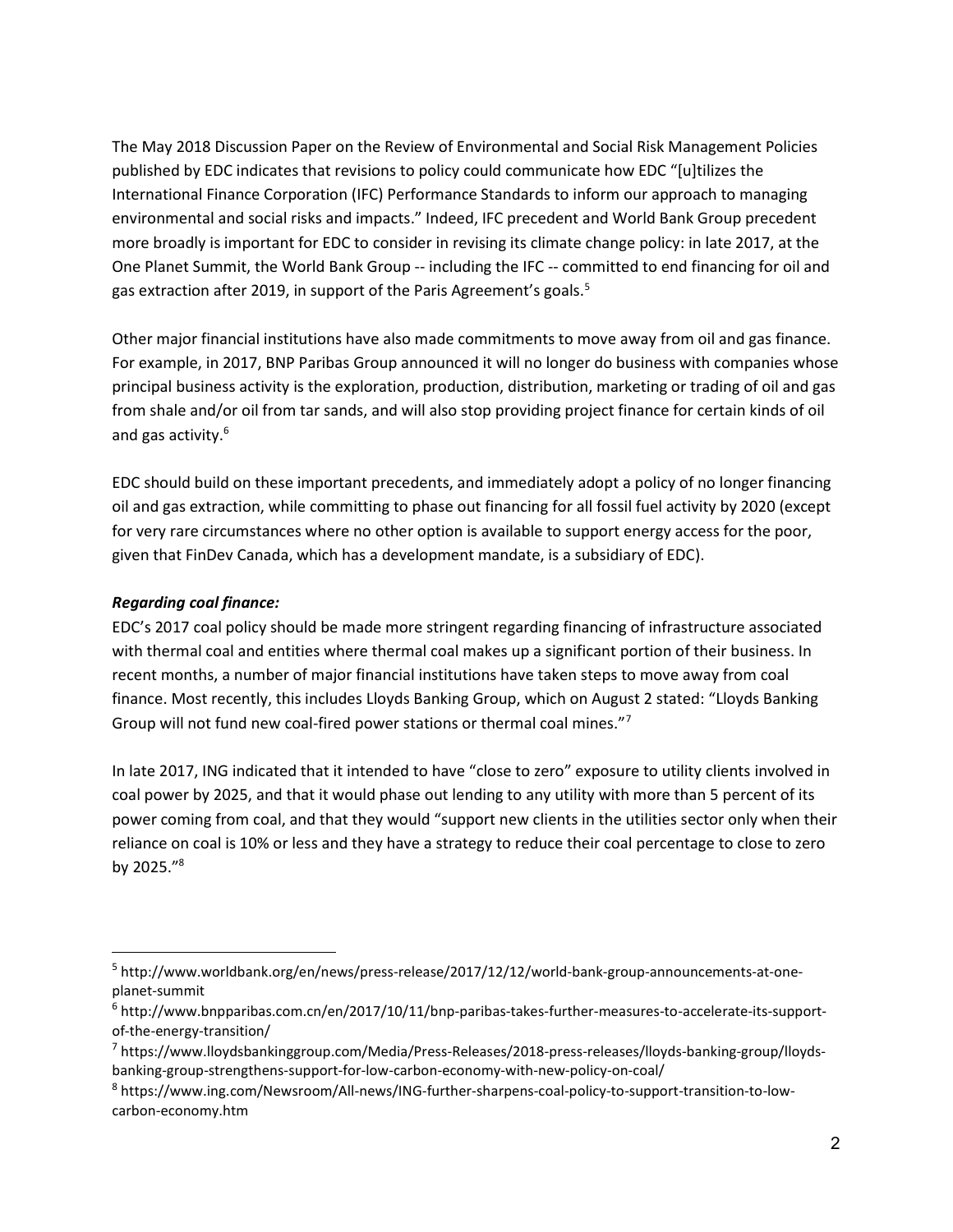EDC should expand its coal policy to make clear that it will not finance new coal-fired power plants nor new thermal coal mines, nor associated thermal coal-focused infrastructure such as ports and rail links that are intended to substantially increase the transportation of thermal coal.

## Regarding greenhouse gas emissions accounting

EDC should carry out comprehensive greenhouse gas analysis when considering new transactions, and the results of these analyses should guide EDC's decision-making in whether to support a given project or entity. It is imperative that such analyses be conducted in a conservative manner, and to be adequate to inform decision-making, they must include consideration of scope 3 emissions. There are precedents from some large public finance institutions that could help guide EDC's approach in consideration of greenhouse gases. For example, in France, AFD has been considering scope 3 emissions in relevant projects for several years.

EDC should also apply an internal carbon price based on its GHG analyses to inform financial decisionmaking and protect against climate risk (also commonly referred to as a "shadow carbon price.") This shadow carbon price should be aligned with the upper end of the range determined by the High Level Commission on Carbon Prices, chaired by Joseph Stiglitz and Nicholas Stern.

### Recommendations:

- EDC should commit to no longer supporting
	- Coal, oil and gas projects, including those to develop or expand infrastructure for the transport or consumption of coal, oil or gas;
	- Companies significantly reliant on coal; and
	- Companies whose primary business is in coal, oil or gas.
- EDC should commit to achieving a sharp reduction in GHG emissions across its business portfolio, by shifting its support from high-emission sectors, companies and projects to those associated with low emissions, and by applying an internal carbon price with comprehensive greenhouse gas analysis that includes scope 3 emissions to help inform investment decisionmaking.